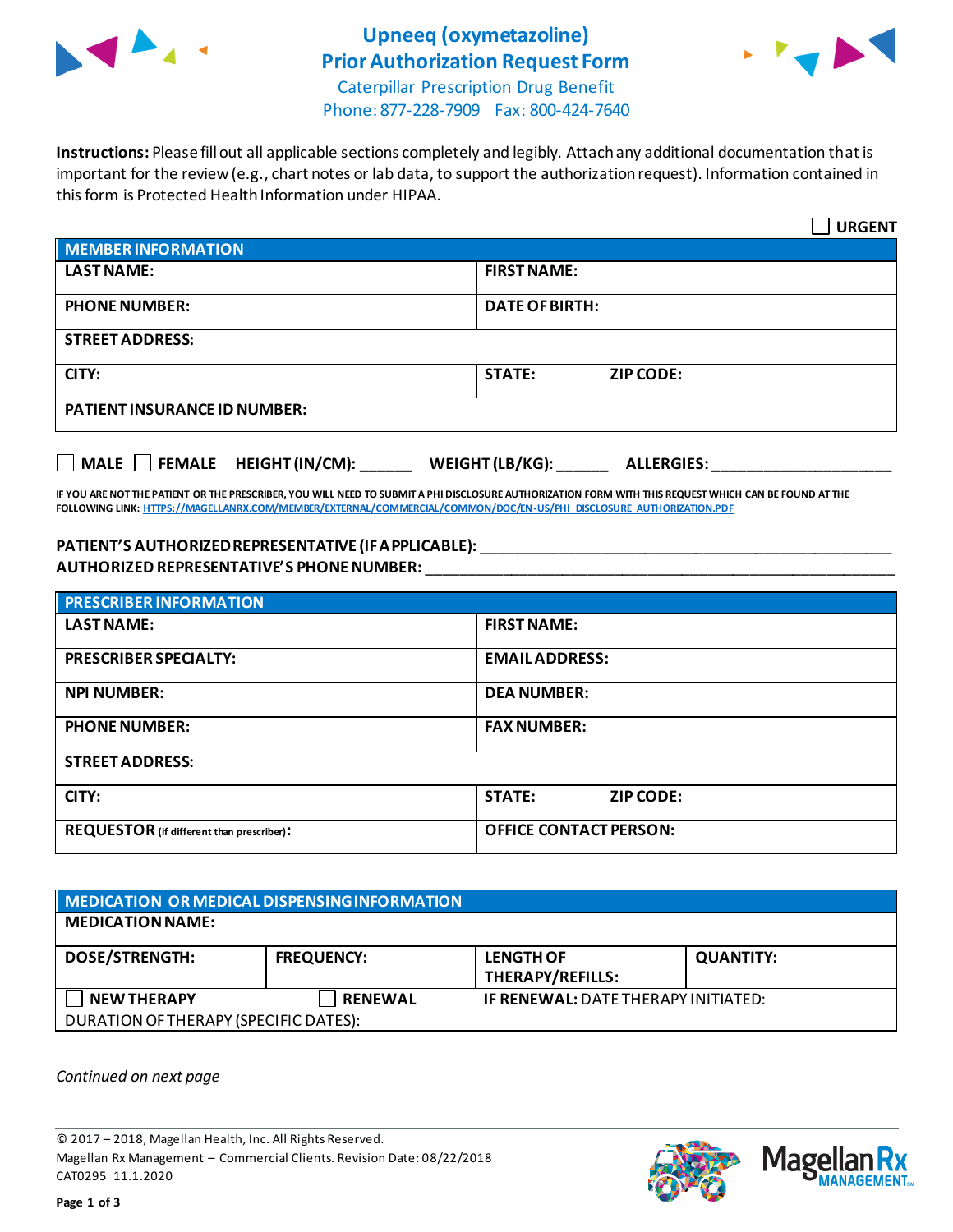

# **Upneeq (oxymetazoline) Prior Authorization Request Form**





| <b>MEMBER'S LAST NAME:</b>                                                                                                                                                                                    | <b>MEMBER'S FIRST NAME:</b>                                                                     |                                                       |  |  |
|---------------------------------------------------------------------------------------------------------------------------------------------------------------------------------------------------------------|-------------------------------------------------------------------------------------------------|-------------------------------------------------------|--|--|
| $\mid$ 1. HAS THE PATIENT TRIED ANY OTHER MEDICATIONS FOR THIS CONDITION?                                                                                                                                     |                                                                                                 | INO <sub>1</sub><br>YES (if yes, complete below)      |  |  |
| <b>MEDICATION/THERAPY (SPECIFY</b><br>DRUG NAME AND DOSAGE):                                                                                                                                                  | <b>DURATION OF THERAPY (SPECIFY</b><br>DATES):                                                  | <b>RESPONSE/REASON FOR</b><br><b>FAILURE/ALLERGY:</b> |  |  |
| <b>2. LIST DIAGNOSES:</b>                                                                                                                                                                                     |                                                                                                 | ICD-10:                                               |  |  |
| $\Box$ Blepharoptosis(ptosis)<br>□ Other diagnosis: ______________________ICD-10_________________________________                                                                                             |                                                                                                 |                                                       |  |  |
| PRIOR AUTHORIZATION.                                                                                                                                                                                          | 3. REQUIRED CLINICAL INFORMATION: PLEASE PROVIDE ALL RELEVANT CLINICAL INFORMATION TO SUPPORT A |                                                       |  |  |
| <b>Clinical Information:</b><br>Is this drug being prescribed to this patient as part of a treatment regimen specified within a sponsored clinical<br>trial? $\square$ Yes $\square$ No                       |                                                                                                 |                                                       |  |  |
| <b>Initial Request:</b><br>Does patient have a margin reflex distance(MRD) of 2mm or less? $\Box$ Yes $\Box$ No Please submit documentation.<br>Is prescriber an ophthalmologist? $\Box$ Yes $\Box$ No        |                                                                                                 |                                                       |  |  |
| Does patient have congential ptosis? $\Box$ Yes $\Box$ No                                                                                                                                                     |                                                                                                 |                                                       |  |  |
| Does patient have HORNER syndrome? DYes DNo                                                                                                                                                                   |                                                                                                 |                                                       |  |  |
| Does patient have myasthenia gravis? $\Box$ Yes $\Box$ No                                                                                                                                                     |                                                                                                 |                                                       |  |  |
| Does patient have mechanical ptosis? DYes DNo                                                                                                                                                                 |                                                                                                 |                                                       |  |  |
| Has patient had previous surgery for ptosis? $\Box$ Yes $\Box$ No                                                                                                                                             |                                                                                                 |                                                       |  |  |
| <b>Renewal Request:</b><br>Is prescriber an ophthalmologist? $\Box$ Yes $\Box$ No<br>Is patient continuing to have a positive response to treatment? $\Box$ Yes $\Box$ No Please provide chart documentation. |                                                                                                 |                                                       |  |  |
| Are there any other comments, diagnoses, symptoms, medications tried or failed, and/or any other information the<br>physician feels is important to this review?                                              |                                                                                                 |                                                       |  |  |
|                                                                                                                                                                                                               |                                                                                                 |                                                       |  |  |
| Please note: Not all drugs/diagnosis are covered on all plans. This request may be denied unless all required<br>information is received.                                                                     |                                                                                                 |                                                       |  |  |

© 2017 – 2018, Magellan Health, Inc. All Rights Reserved. Magellan Rx Management – Commercial Clients. Revision Date: 08/22/2018 CAT0295